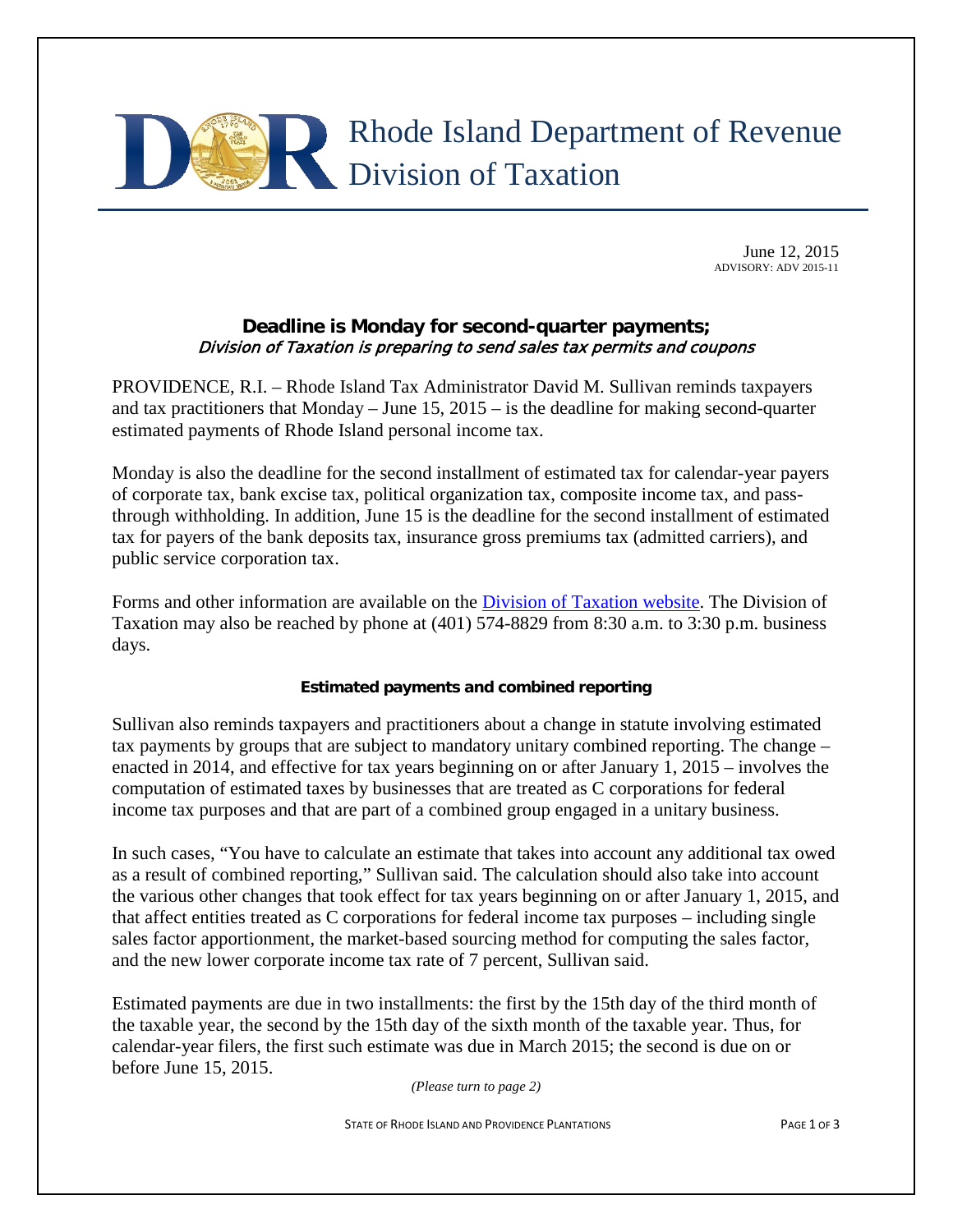For tax years beginning on or after January 1, 2015, any taxpayer required to file a combined return in accordance with Rhode Island General Laws (RIGL) § 44-11-4.1, "Combined reporting," must compute estimated payments for the tax year as follows:

- The installments must equal 100% of the tax due for the prior year plus any additional tax due to the combined reporting provisions under RIGL § 44-11-4.1; or
- The installments must equal 100% of the current year tax liability.

"We are in the process of drafting a proposed regulation on combined reporting, but we are issuing this reminder to help ensure that entities subject to combined reporting understand the statutory change involving the computation of estimated payments," Sullivan said. (For more information, please call the Division of Taxation's Corporate Tax section at (401) 574-8935 from 8:30 a.m. to 3:30 p.m. business days.)

## **Sales tax permits and booklets**

The Division of Taxation plans to start mailing sales tax permits and coupon booklets within the next two weeks. The mailing is intended to allow permits to arrive at retailers well in advance of the June 30, 2015, expiration date for existing sales tax permits, Sullivan said.

The booklets will also include coupons for making payments. However, the Division of Taxation urges retailers to make payments electronically through the agency's website. Whether you remit sales and use tax quarterly or monthly, you can make your deposit conveniently through the Division of Taxation's ["Rhode Island Business Tax Filings" portal.](https://www.ri.gov/taxation/business/index.php)

### **Insurance-related tax payments**

The Division of Taxation has temporarily stopped processing insurance-related tax payments that are made by insurance companies and surplus lines using the electronic system called Online Premium Tax for Insurance, or OPT*ins*, which was developed by the National Association of Insurance Commissioners. The issue involves computer system incompatibility.

Taxpayers who formerly used OPT*ins* to make their payments should now make such payments directly to the Division of Taxation. Payments can be made electronically directly to the Division of Taxation, but a taxpayer must register first. Click [here](https://www.ri.gov/taxation/business/index.php) for more information. To pay by check, mail to: Rhode Island Division of Taxation, One Capitol Hill – Suite 9, Providence R.I. 02908. The following insurance-related tax forms are available on the [Tax Division website:](http://www.tax.ri.gov/taxforms/otherbusiness.php)

- Form BUS-V, "Business Tax Payment Voucher Form";
- Form BUS-EST, "Business Tax Estimated Payment Form"; and
- Form SLB-EST, "Surplus Lines Broker Estimated Payment Form."

Note: Returns may still be filed via OPT*ins.* It is only the payments made via OPT*ins* that cannot be processed by the Tax Division at this time.

*(Please turn to page 3)*